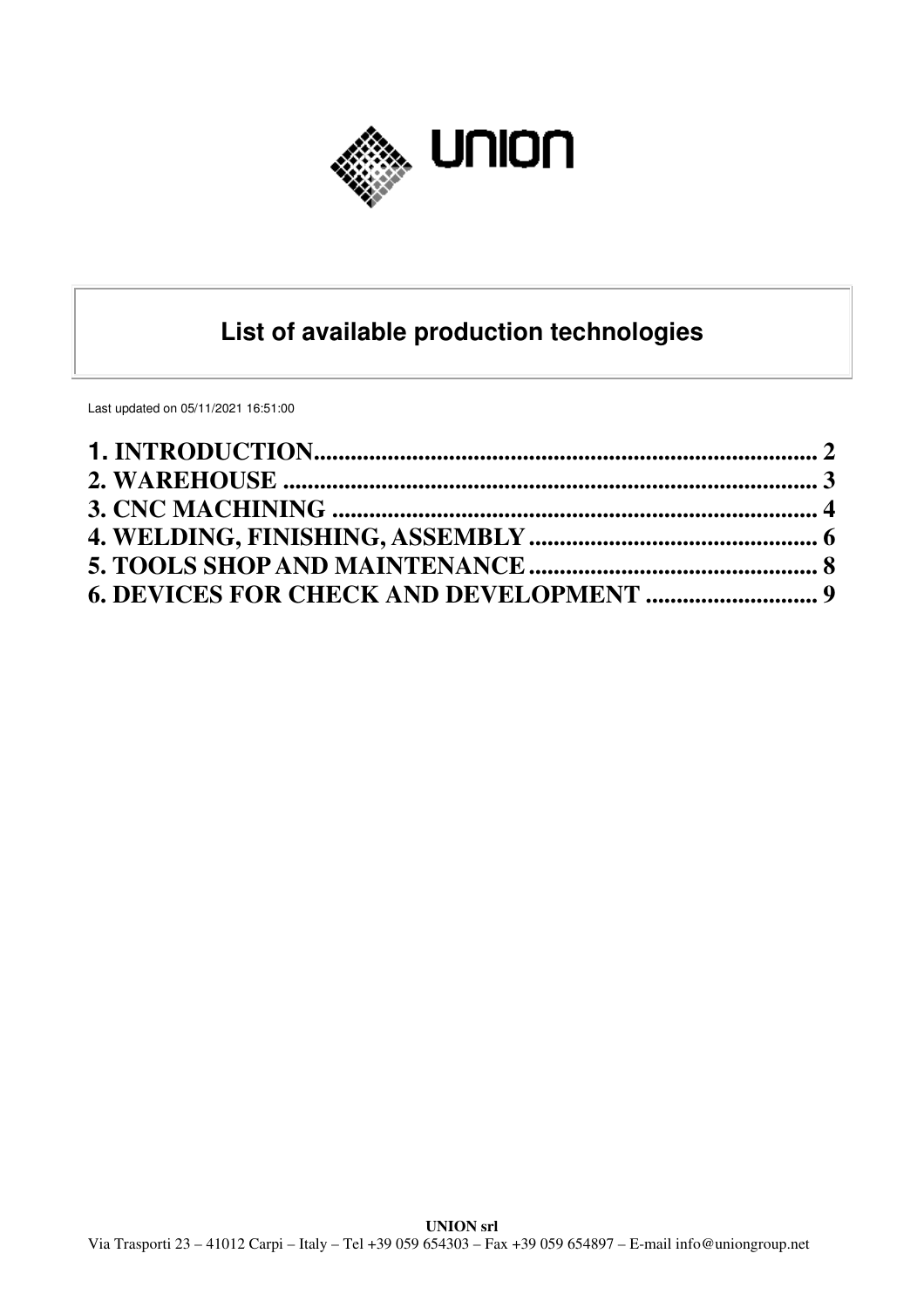# 1. INTRODUCTION

## **The company**

Union srl is based in Carpi, via Trasporti 23, Italy, in modern premises spreading on a covered area of 3200 m<sup>2</sup>, and on a land of more than 10000 m<sup>2</sup> in the "Trasportatori" industrial estate of the town.

Union employs 20 persons, working on a double shift basis from 06.00 to 20.30; they are divided into the following departments:

- CNC Machining
- Welding, finishing and Assembly
- Tools shop and Maintenance
- Warehouse

beyond the other departments Technics & Quality, Logistics, Accounting, Personnel.

Union supplies customers who manufacture mechanical machines in the automotive industry, automation industry and food machinery industry by producing medium-to-high complexity machines and mechanical subassemblies.

Union also has a branch in Eastern Europe and a Representative office In India which provide Union with metal raw materials (iron castings, aluminium castings, raw and semifinished fabricated parts)

Union has got a certificated company quality system in accordance with EN ISO 9001/2000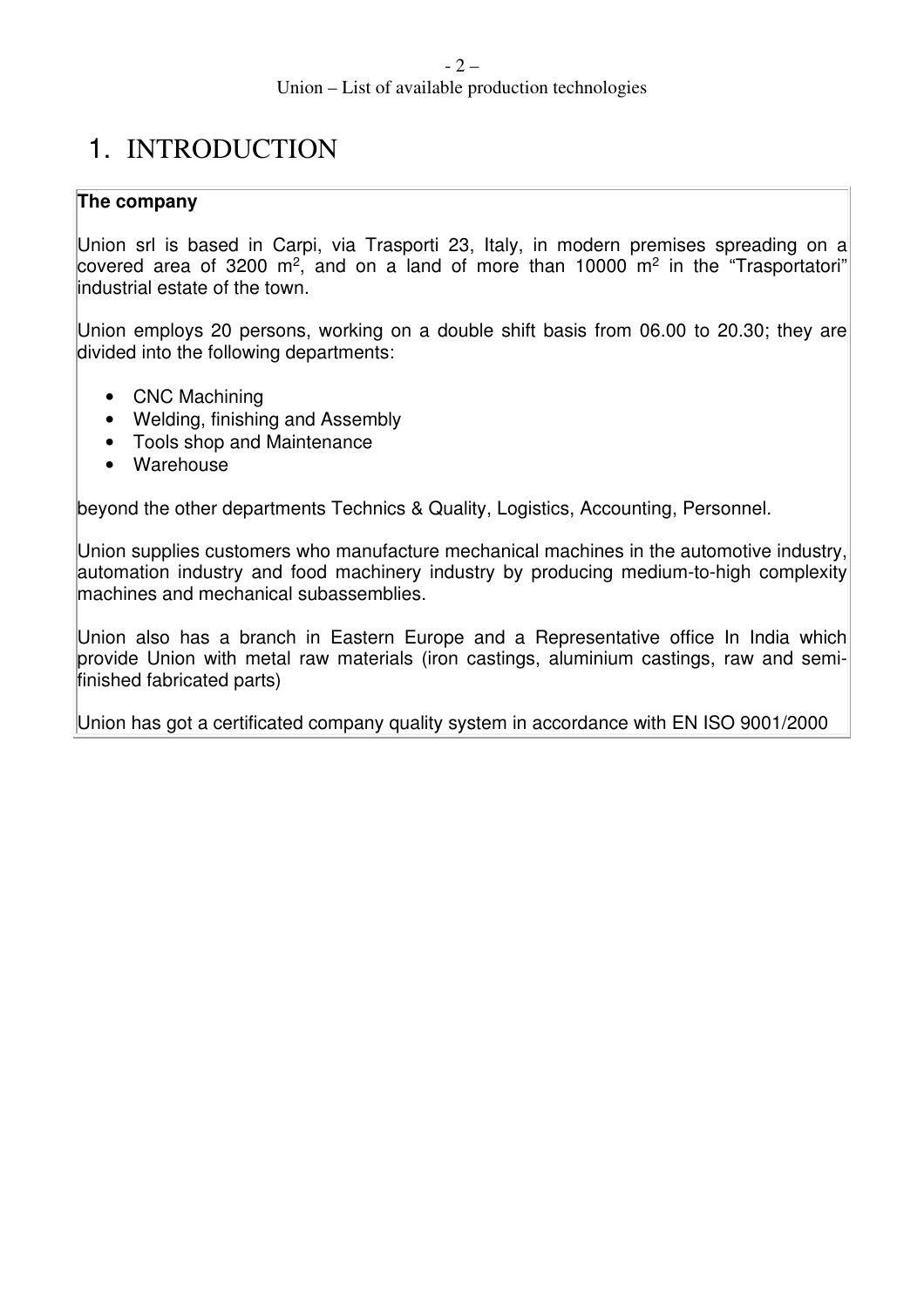# 2. WAREHOUSE

## **Department organisation**

The department's location consists of a 400  $\mathrm{m}^2$  area in the Carpi plant.

Raw materials and commercial components come from suppliers according to Materials Requirement Planning derived from both forecasts and customers orders and they are stored in shelves before being picked up, according to work orders requirements.

The department also manages in and out-bound movements and relevant transports with both own and qualified logistic providers.

## **List of machines and relevant features**

Electric powered forklift truck model ECO KD250

Loading capacity 2500 kg

Forks length 1100 mm

- Lifting height 4200 mm

## **CESAB FORKLIFT TRUCK**

Electric powered forklift truck model BLITZ 315 ACTEC

- Loading capacity 1500 kg

- Forks length 1200 mm

- Lifting height 6170 mm

# **BOTTAZZI CRANE**

- Loading capacity 1500 kg

Movement radius 4 m

## **RENAULT TRUCK**

Model Master

Loading capacity 3500 kg gross (1400 net)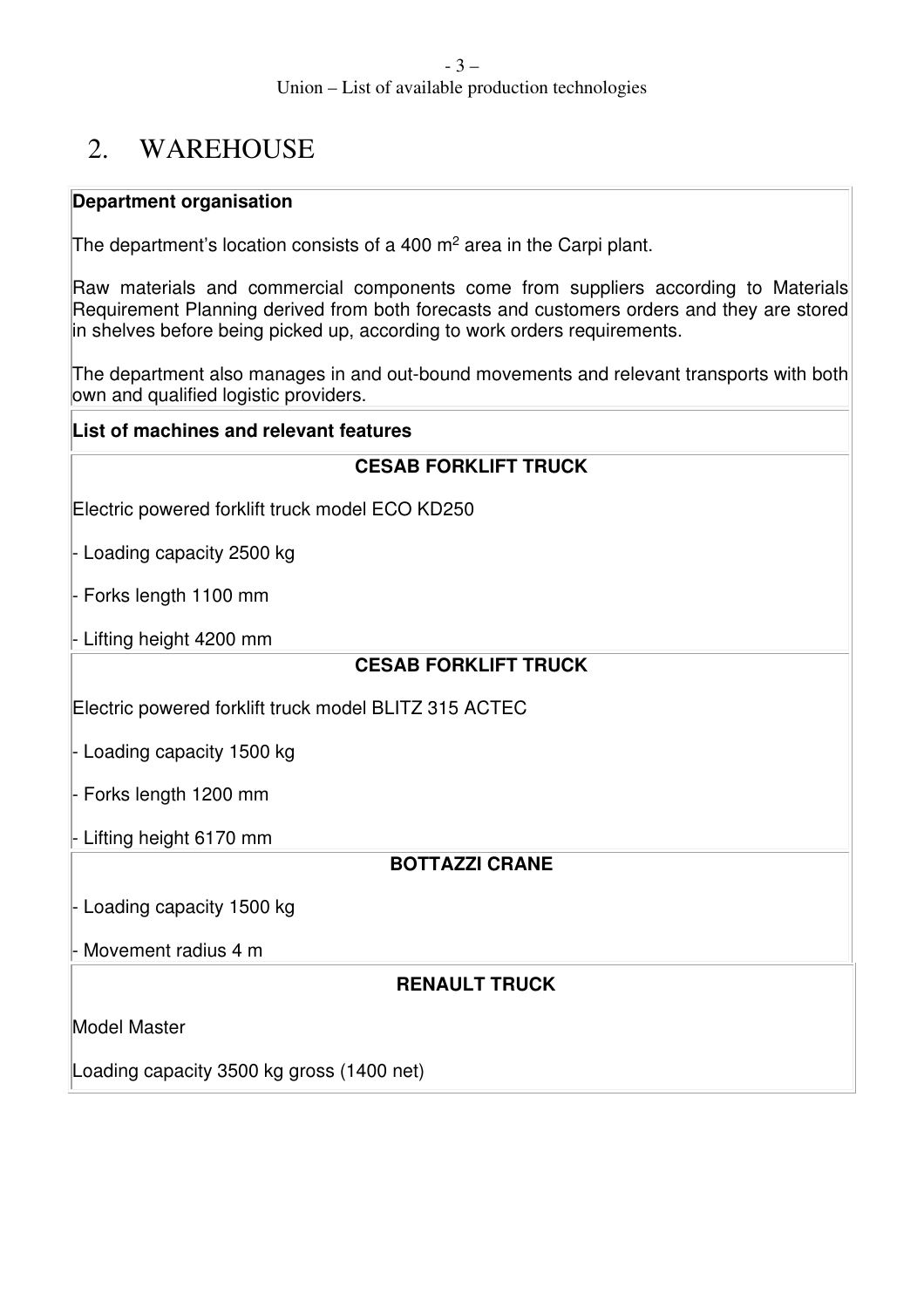# 3. CNC MACHINING

## **Department organisation**

This division performs CNC turning, CNC milling, grinding of small and medium size lots.

## **List of machines and relevant features**

# **CNC OKUMA Turning machine**

Model LB300MY

- spindle ASA 8"

- maximum working diameter 420mm,

- maximum working length 1020mm

- Radial and axial driven tools, Y axis controlled

- Tools turret with 12 positions

### **CNC OKUMA Turning machine**

Model LB400CM

- spindle ASA 11" (390mm)

- maximum working diameter 420mm,

- maximum working length 1275mm

- Radial and axial driven tools

- Tools turret with 12 positions for driven tools

## **MERCURY HARTFORD Vertical Working Centre**

Model Mercury 2060 AGH, CNC Fanuc 0i MC,

- working area 2100x800x700,

- 4-axis controlled

- Nikkem-table, dead centre, 300mm diameter

- Tools turret with 40 positions

BT50 tools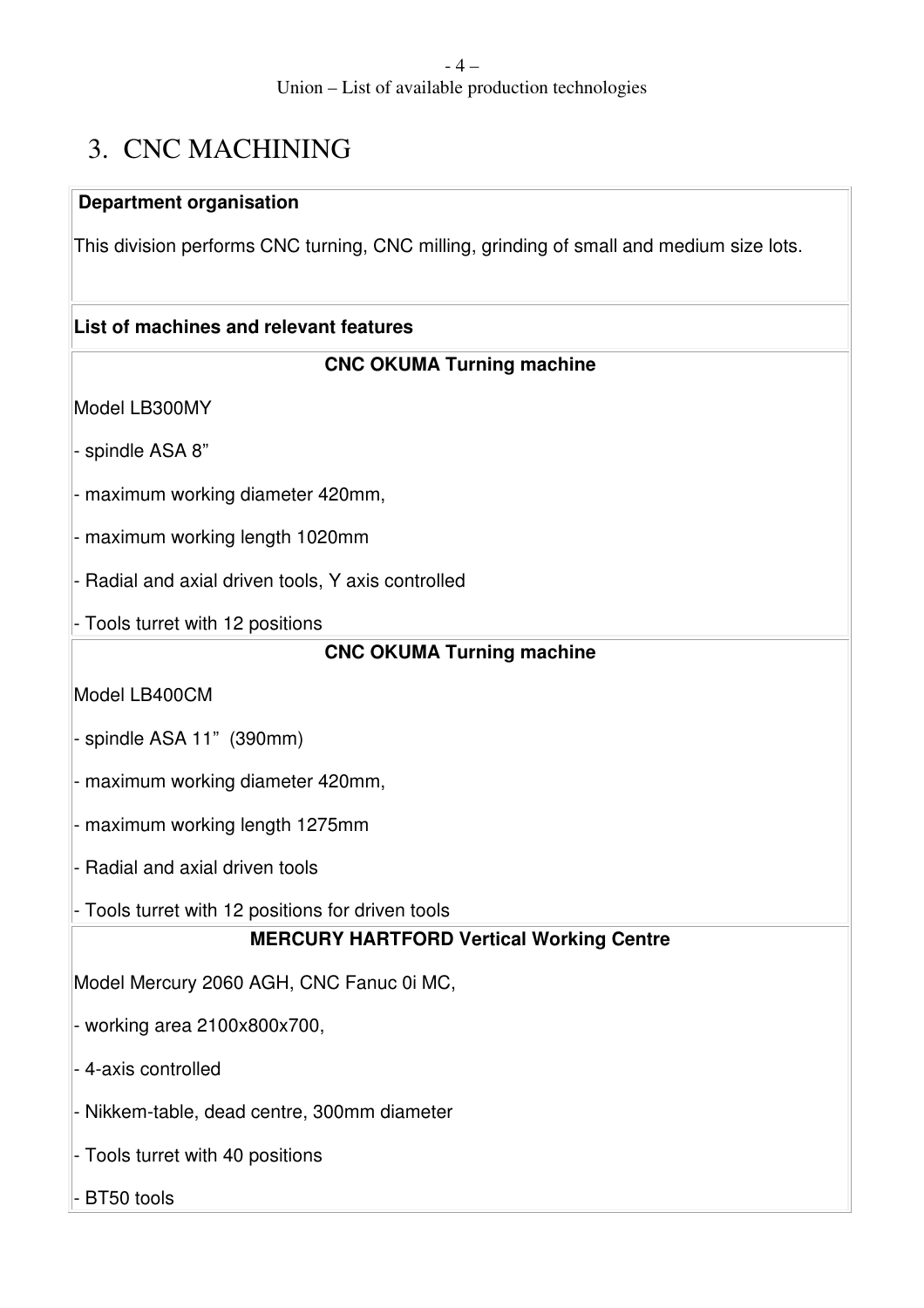| <b>FAMUP Vertical Working Centre</b>                     |
|----------------------------------------------------------|
| Model MCX700, CNC Selca S3045,                           |
| - working area 700x480x470,                              |
| - 4-axis controlled,                                     |
| - Tools turret with 24 positions                         |
| - Nikkem-table, dead centre                              |
| - ISO 40 tools                                           |
| <b>OKUMA CNC Horizontal Working Centre</b>               |
| Model MA50HB,                                            |
| - working area 700x700x800h,                             |
| - 900mm diameter and 1000mm height max parts dimensions  |
| - 4-axis controlled,                                     |
| - Tools warehouse with 150 positions for ISO BT 50 tools |
| - 6 pallets                                              |
| - Power: 45kw                                            |
| <b>CNC Tools presetter</b>                               |
| - model P54                                              |
| <b>3M Tools Sharpener</b>                                |
| model 4/60                                               |
| <b>N°2 OVERHEAD TRAVELLING CRANE</b>                     |
| Model Bottazzi - Gis System KB                           |
| Load capacity 500 kg                                     |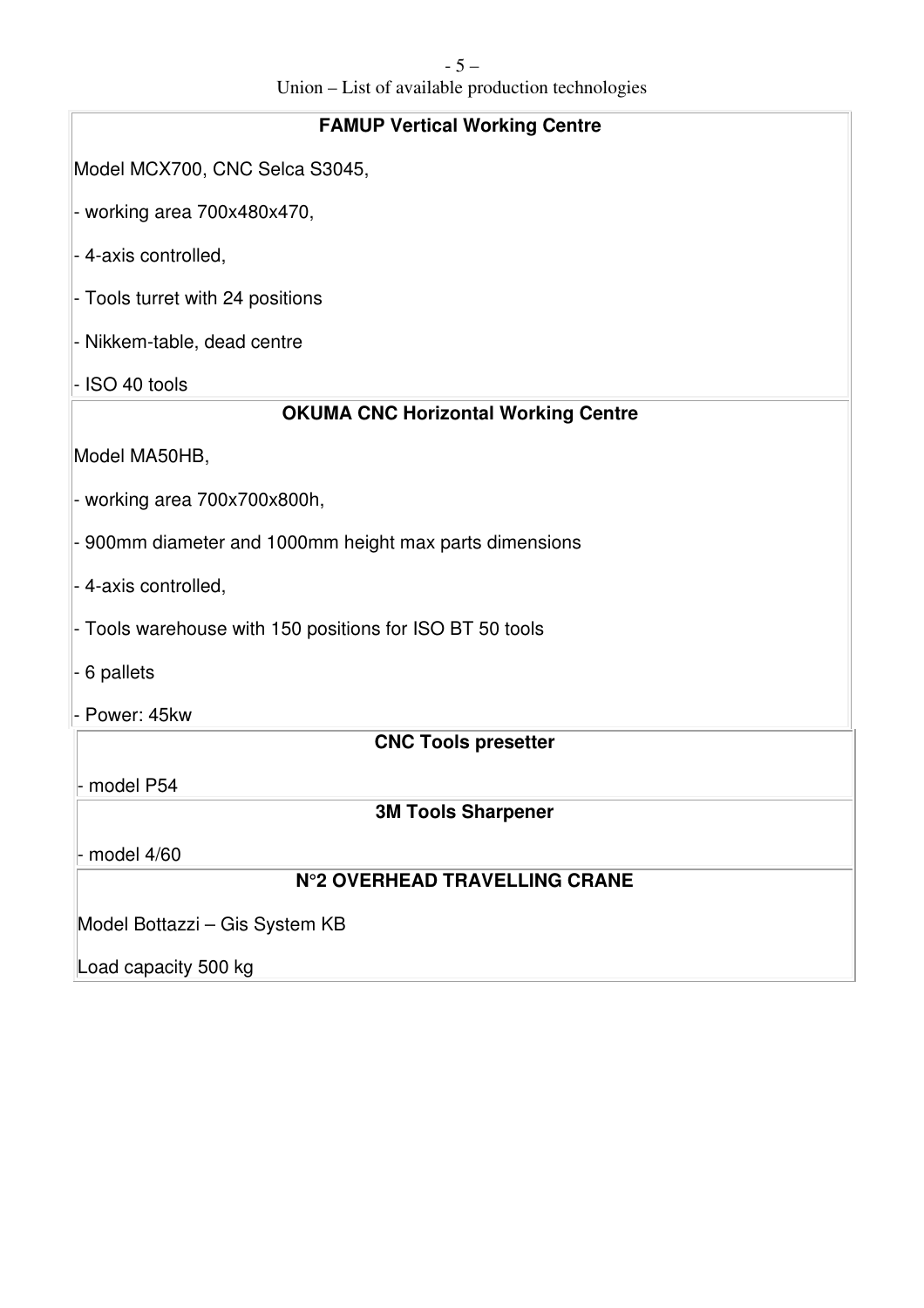# 4. WELDING, FINISHING, ASSEMBLY

### **Department organisation**

In this department welding and finishing processes are performed together with final assembly and testing. Cutting of bars (automatic and semi-automatic) is the beginnings of most productions.

In welding working centre TIG and MIG welding are performed for stainless and carbon steel and for aluminium alloys, brazing welding is for cupper alloys in 2 workplaces. Finishing is performed both by men and by machines (vibration polishing, sandblasting, etc.). A CNC marking machine allows pieces' traceability

Four assembly lines where sub-assemblies and finished machines are prepared, tested.and packed.

### **List of machines and relevant features**

## **KASTO AUTOMATIC CNC SAW**

Model SSB260VA CNC

Working speed: 15 m / min.

Power: 6,5KW

- Numeric Control: Kasto

General tolerance: 0,1mm

Processable Materials: all kinds of iron, aluminium, cupper alloys

Maximum working sizes: length 6000 mm, width 260 mm, thickness 260 mm

## **FMB SEMIAUTOMATIC SAW**

Model MAJOR

Power: 2KW

Processable Materials: all kinds of iron, aluminium, cupper alloys

Maximum working sizes:

vise angle  $0^\circ$ : width 240 mm, thickness 240 mm

vise angle 45°: width 180 mm, thickness 180 mm

- vise angle 60°: width 120 mm, thickness 120 mm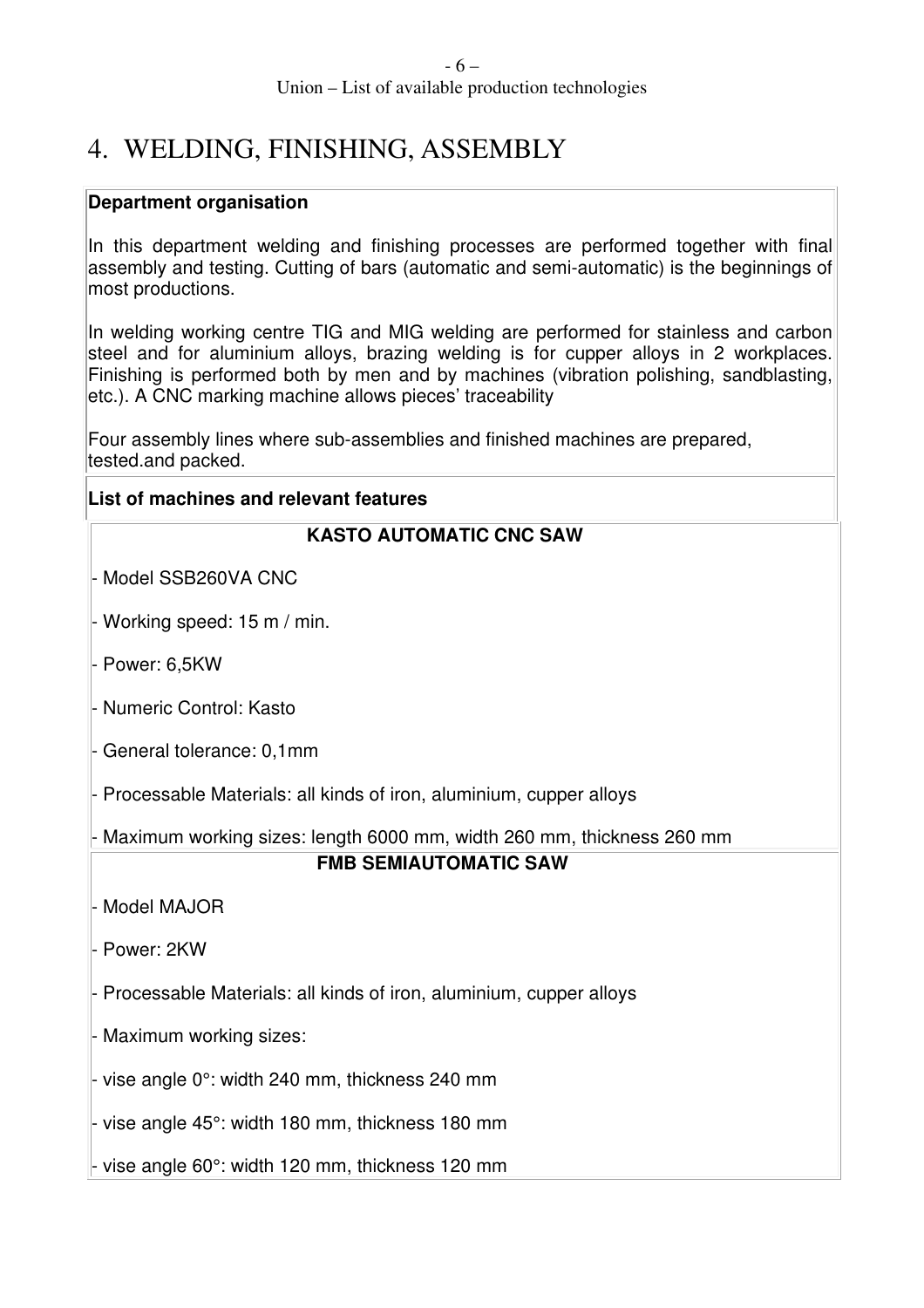#### Union – List of available production technologies

#### **BORRIES CNC MARKER**

A marker using a diamond tool for scratching on metal surfaces, with different characters fonts, for marking both on flat surfaces and on curved ones, for materials' maximum hardness: 63HRC

- Pneumatic tool movement

- Power: 1kw

- Minimum working speed: 1 character per second

- Working area: X=100mm, Y=100mm, Z=13mm

- Scratch strength: 10N

- Working tolerance: +/- 0.5mm

## **HITACHI TIG welder**

**-** Model Inverter PAR300 GP

## **SELCO MIG welder**

**-** Model PSM 406, with continuous wire feed

#### **ROLLWASCH vibration polisher**

**-** Model D720 PT

#### **GOVONI Sand blaster**

**-** Model PM214

#### **GGE POLISHING TABLES**

Two places for polishing and finishing processes with powder intake

#### **OVERHEAD TRAVELLING CRANE**

Lifting systems Model Bottazzi – Gis System KB

Load capacity 500 kg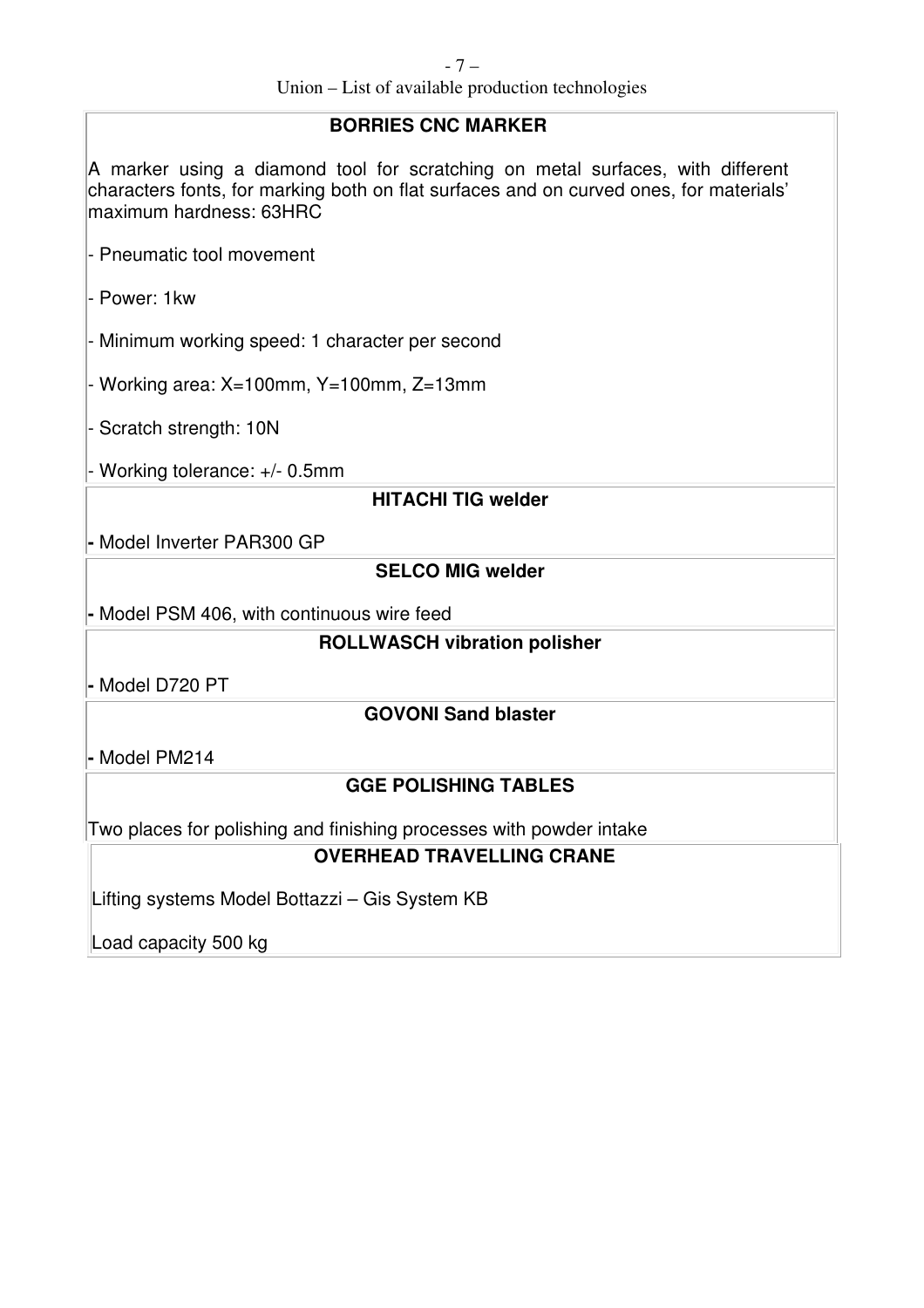#### - 8 – Union – List of available production technologies

# 5. TOOLS SHOP AND MAINTENANCE

# **Department organisation**

This department provides tools and frames for other departments, together with milling, boring and lathing machining not suitable for CNC machining; beyond this it performs maintenance activities on machines and plant.

# **List of machines and relevant features**

| <b>OMG parallel lathe</b>                                          |
|--------------------------------------------------------------------|
| Model 220,                                                         |
| dimension digital display<br>-                                     |
| <b>AUDAX press drill</b>                                           |
| Model RAG30                                                        |
| <b>AUDAX press drill</b>                                           |
| Model 25T                                                          |
| <b>OLIVIERI Hydraulic Press</b>                                    |
| Model 8/E 110T                                                     |
| <b>FORNITALIA OVEN</b>                                             |
| Annealing oven, temperature increase and decrease cycles memorised |
| - max temperature 750°C                                            |
| Power: 15kw                                                        |